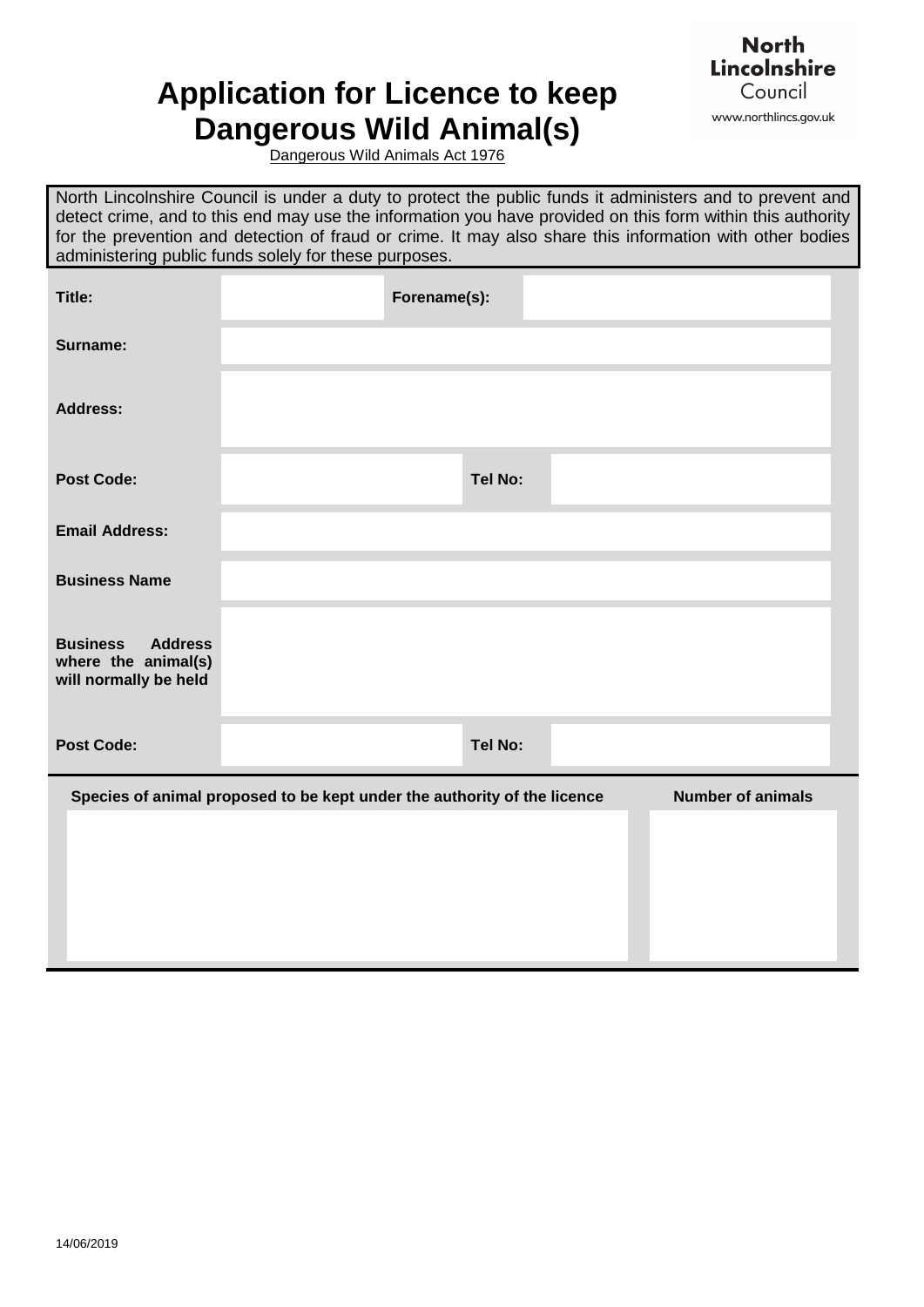| Is it intended to breed or attempt to breed from<br>these animals?                                                                                                 | <b>Yes</b> |                     | <b>No</b> |  |
|--------------------------------------------------------------------------------------------------------------------------------------------------------------------|------------|---------------------|-----------|--|
| Do you both own and possess all the animals<br>listed above?                                                                                                       | <b>Yes</b> |                     | <b>No</b> |  |
| If NO, please give details of<br>ownership and possession                                                                                                          |            |                     |           |  |
| Are you disqualified from:                                                                                                                                         |            |                     |           |  |
| a) keeping any dangerous wild animals?                                                                                                                             | <b>Yes</b> |                     | <b>No</b> |  |
| b) keeping a dog?                                                                                                                                                  | <b>Yes</b> |                     | <b>No</b> |  |
| c) having the custody of animals?                                                                                                                                  | <b>Yes</b> |                     | <b>No</b> |  |
| d) keeping a pet shop?                                                                                                                                             | <b>Yes</b> |                     | <b>No</b> |  |
| e) keeping an animal boarding establishment?                                                                                                                       | <b>Yes</b> |                     | <b>No</b> |  |
| f) keeping a riding establishment?                                                                                                                                 | <b>Yes</b> |                     | <b>No</b> |  |
| g) keeping a dog breeding establishment?                                                                                                                           | <b>Yes</b> |                     | <b>No</b> |  |
| Are you the holder of a current insurance policy,<br>which insures you against liability for any<br>damage, which may be caused by the animal(s),<br>listed above? | <b>Yes</b> |                     | <b>No</b> |  |
| If YES, enclose with your application evidence that you hold such insurance;<br>if NO state what steps you are taking to obtain such insurance.                    |            |                     |           |  |
|                                                                                                                                                                    |            |                     |           |  |
| <b>Insurance</b><br>Company:                                                                                                                                       |            |                     |           |  |
| <b>Policy Number:</b>                                                                                                                                              |            | <b>Expiry Date:</b> |           |  |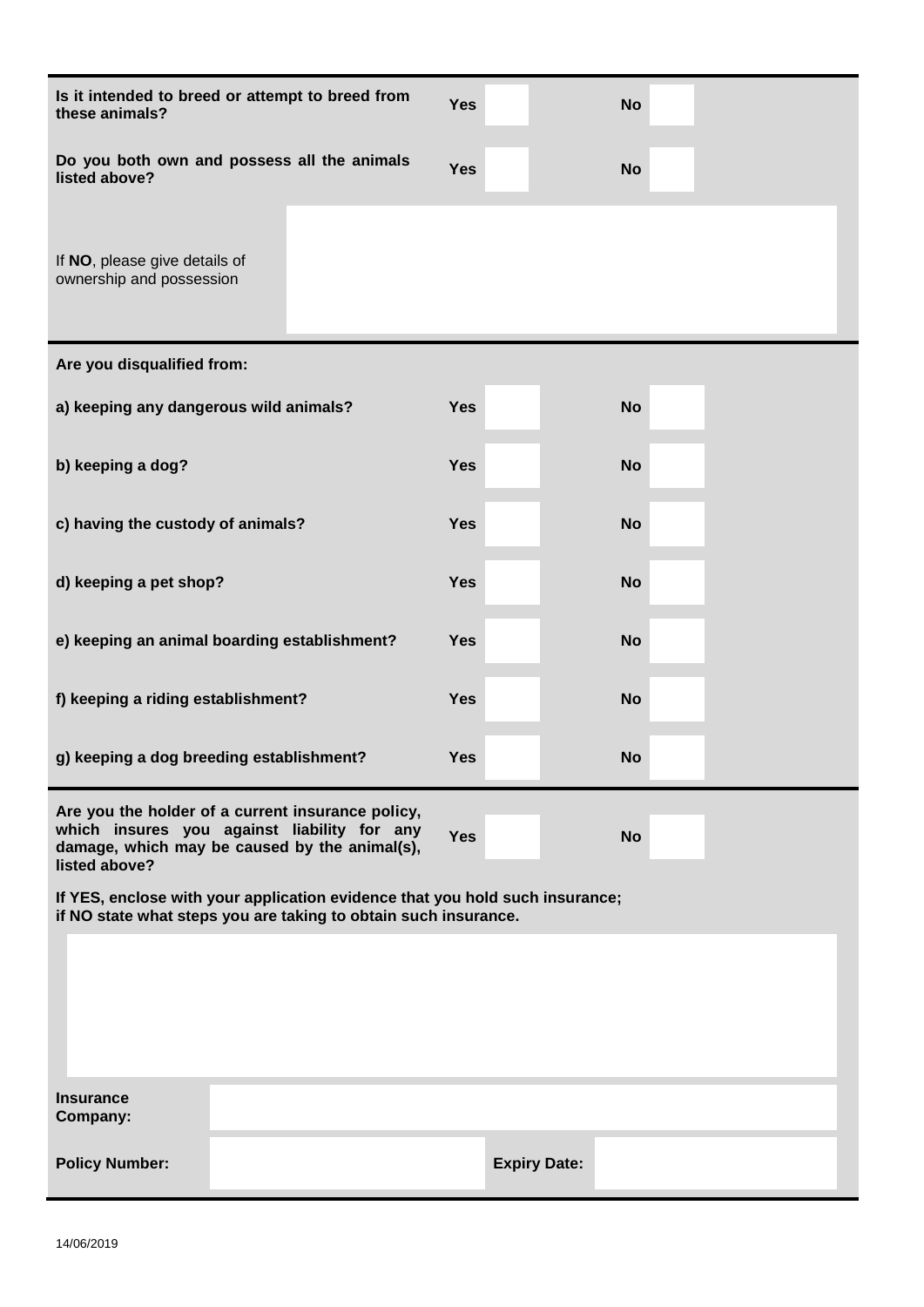|                                                                          | Please give the following information about the accommodation in which the animals listed above will be held: |
|--------------------------------------------------------------------------|---------------------------------------------------------------------------------------------------------------|
| a) construction                                                          |                                                                                                               |
| b) size                                                                  |                                                                                                               |
| c) arrangements for:                                                     |                                                                                                               |
| i) drainage                                                              |                                                                                                               |
| ii) ventilation                                                          |                                                                                                               |
| iii) temperature control                                                 |                                                                                                               |
| d) arrangements to be made:                                              |                                                                                                               |
| i) for the provision,<br>storage<br>and preparation of<br>food           |                                                                                                               |
| ii) for ensuring adequate<br>exercise                                    |                                                                                                               |
| iii) for ensuring veterinary<br>care, including<br>preventative measures |                                                                                                               |
| iv) in the event of fire or<br>other emergencies                         |                                                                                                               |